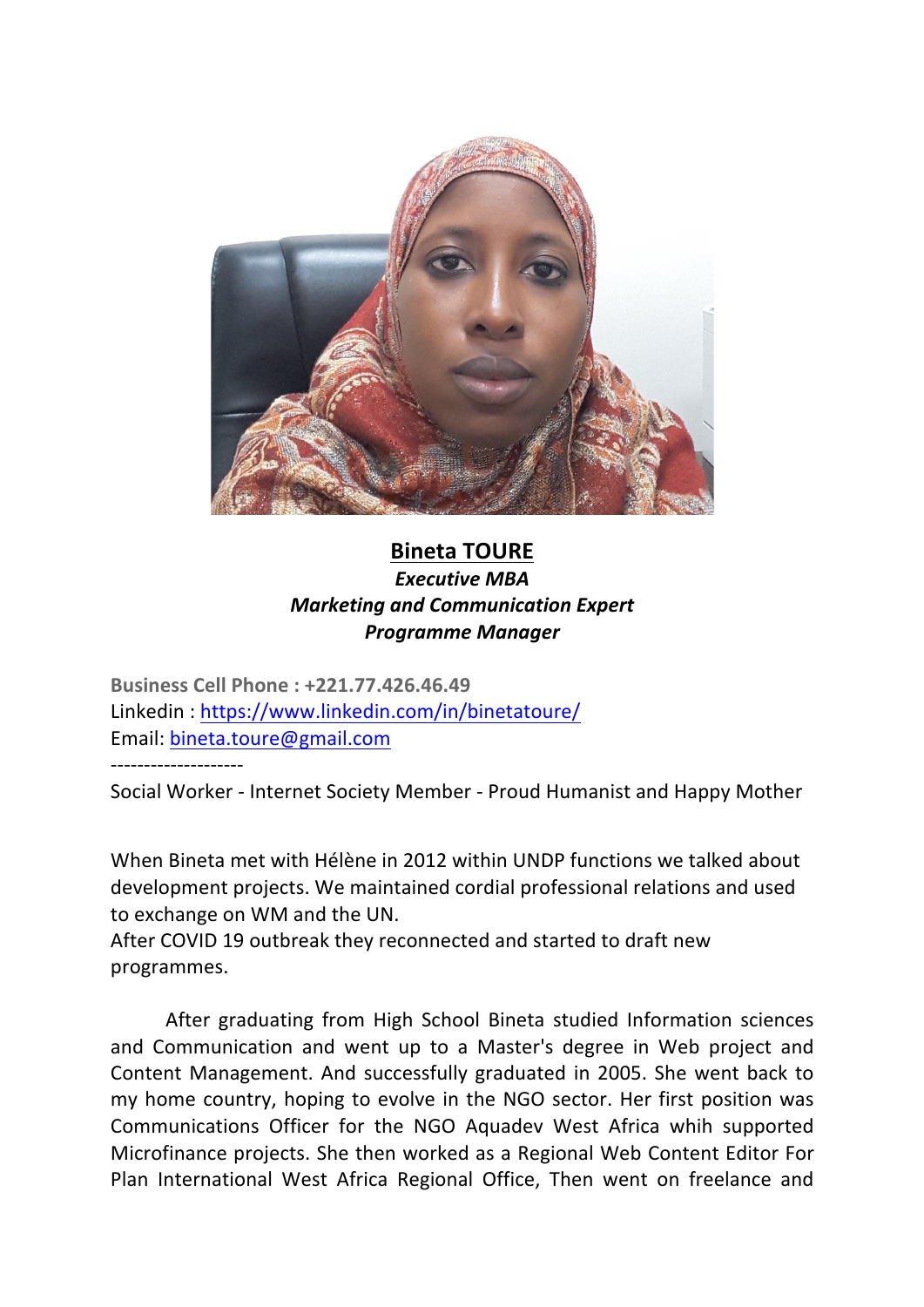worked for Oxfam, the UNDP. Now She is a Communications Officer in the State Administration

Used to travel a lot before the COVID outbreak even though it was less than when she was a student, she love culture, TV documentaries and anything that teaches about nations and people. She studied sociology and media influence at the university.

Being a mother has strengthened her will to take care of others, and to empower herself with strong knowledge to support her family and social activities. She graduated from an Executive MBA in 2022 and her expertise is high-level as Blneta has 17 years of professional experience in implementing Communications and digital project strategies in NGO's, State Administration and the Private Sector, international events organization, Web Projects, advocacy campaigns and on the field communication work with Youth. As a practicing Muslim she has Multicultural intelligence, and is Team working Savvy.

Bineta has developed strong expertise in the following : Strategy - Digital communication – Project Supervision - Content editing - Management - Event organization - Translation - Corporate Presentation - ICT trainer - Marketing. Her working languages are : French English (fluent); Arabic (Intermediate) and German (basic).

Bineta's Key responsibilities in Worldview Mission (WM):

- $\circ$  Communication chart
- $\circ$  HR counselling
- $\circ$  Marketing Research
- o Website Editing
- $\circ$  Templates editing
- $\circ$  Liaison with officials in Senegal country
- $\circ$  Translation English
- $\circ$  Capacity building in organisational management
- $\circ$  Seeking Funds/ Assistant fundraiser
- $\circ$  Draft Letters
- $\circ$  Promote Worldview Mission (WM) mission on the Internet
- $\circ$  Give Administrative Advice
- o Education

**Key project activities of Worldview Mission (WM):** Family – Education –– Empowering Women Entrepreneur projects  $-$  Women Booster Programme.